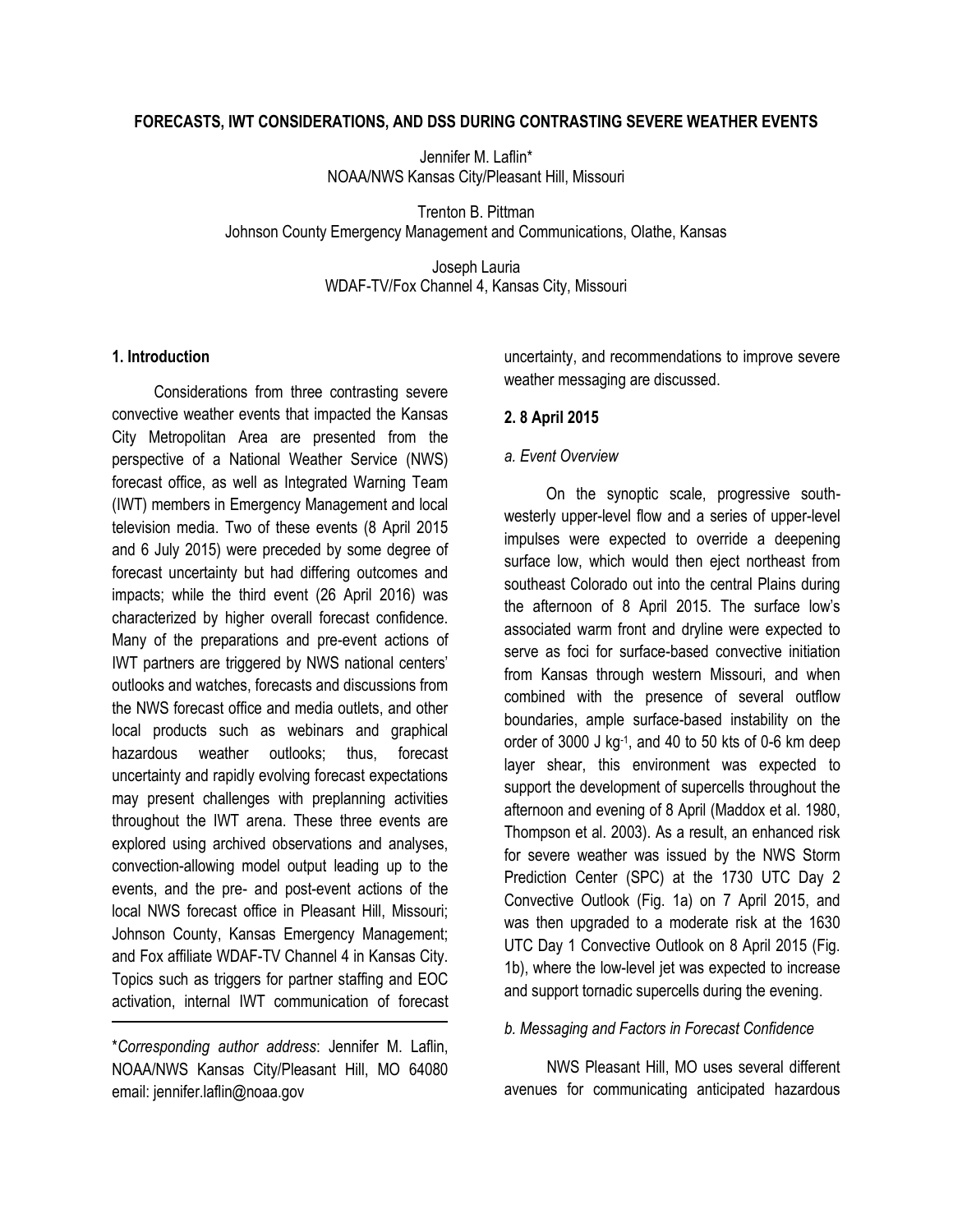weather to core partners, including the presentation of a webinar for emergency managers and other first responders when widespread, significant hazardous weather is forecast. Due to the anticipation of potentially tornadic supercells and that it would be the first major event of the season in the forecast area, a webinar was conducted by NWS Pleasant Hill on 8 April 2015 at 1700 UTC. During the webinar, the severe weather threat was communicated to partners as it was described in section 2a, since all forecast parameters and high-resolution convection-allowing model (CAM) output continued to support the going forecast.

By early afternoon, an initial round of storms had developed in far south central Kansas and was beginning to trek northeast. This area of thunderstorm development was not well represented by CAMs, and occurred both earlier and further south than expected. A severe thunderstorm watch was issued by the SPC at 1950 UTC for these developing storms and included far southern portions of the Pleasant Hill forecast area (Fig. 2), which created confusion with IWT members, especially those in the Kansas City Metropolitan Area who were not included in the watch. The type of watch issued (severe thunderstorm versus tornado) also resulted in confusion from partners both within and outside the watch area, since tornadic supercells were still considered a possibility, and the moderate risk for severe weather, including a 15% hatched tornado probability, was reissued 18 minutes earlier at 1932 UTC. These concerns were addressed by the Pleasant Hill office via phone, in a shared chat room among IWT members (NWSChat), and also in the Area Forecast Discussion (AFD) issued at 2039 UTC. The message that was communicated from the NWS both at the Pleasant Hill office and the SPC, was that an additional round of convection was still expected to develop later in the afternoon or evening, and that an additional watch or an expansion and upgrade (to a tornado watch) of the current watch was possible.

As forecast, additional convection did initiate across southeast Kansas between 2200–2300 UTC; however, these thunderstorms struggled to persist or maintain intensity, and ultimately dissipated before reaching the Pleasant Hill forecast area. Even so, CAM output continued to indicate the persistence of ongoing storms as well as the potential for additional rounds of convection across northern Oklahoma and southern Kansas for the late afternoon and into the evening, and the strengthening low-level jet seemed to still support the expected increasing tornado threat over the following several hours. Forecast uncertainty was beginning to increase due to the disagreement between radar trends and CAM output, and led to further questions from partners and the public in the Kansas City Metropolitan Area; however, messaging from the NWS stayed the course through the late afternoon and early evening, with the Pleasant Hill office describing a continued severe weather threat in NWSChat, in the 2212 UTC update to the situation report (graphical hazardous weather outlook), and on social media. This was also in messaged by the 2245 UTC mesoscale discussion issued by the SPC, which described an increasing severe weather threat over far eastern Kansas and the southern two-thirds of Missouri, as well as a possible need for an additional severe weather watch by 0000 UTC on 9 April.

By the expiration time of the ongoing severe thunderstorm watch at 0000 UTC on 9 April, it had become apparent to NWS forecasters at the Pleasant Hill office and the SPC that increasing shear from the low-level jet and model-indicated MUCAPE of 2500- 3000 J kg-1 were not enough to overcome apparent subsidence behind early afternoon storms, and that the dryline and upper-level forcing had lagged further behind than expected, keeping the primary severe weather threat well to the southwest of the Pleasant Hill forecast area. The severe thunderstorm watch was allowed to expire at 0000 UTC, and a diminishing severe weather threat was described to partners in NWSChat and to the public on social media shortly thereafter.

# *c. Partner Considerations*

In Johnson County, Kansas (Fig. 3), the county Emergency Operations Center (EOC) is staffed by at least one pre-designated duty officer following the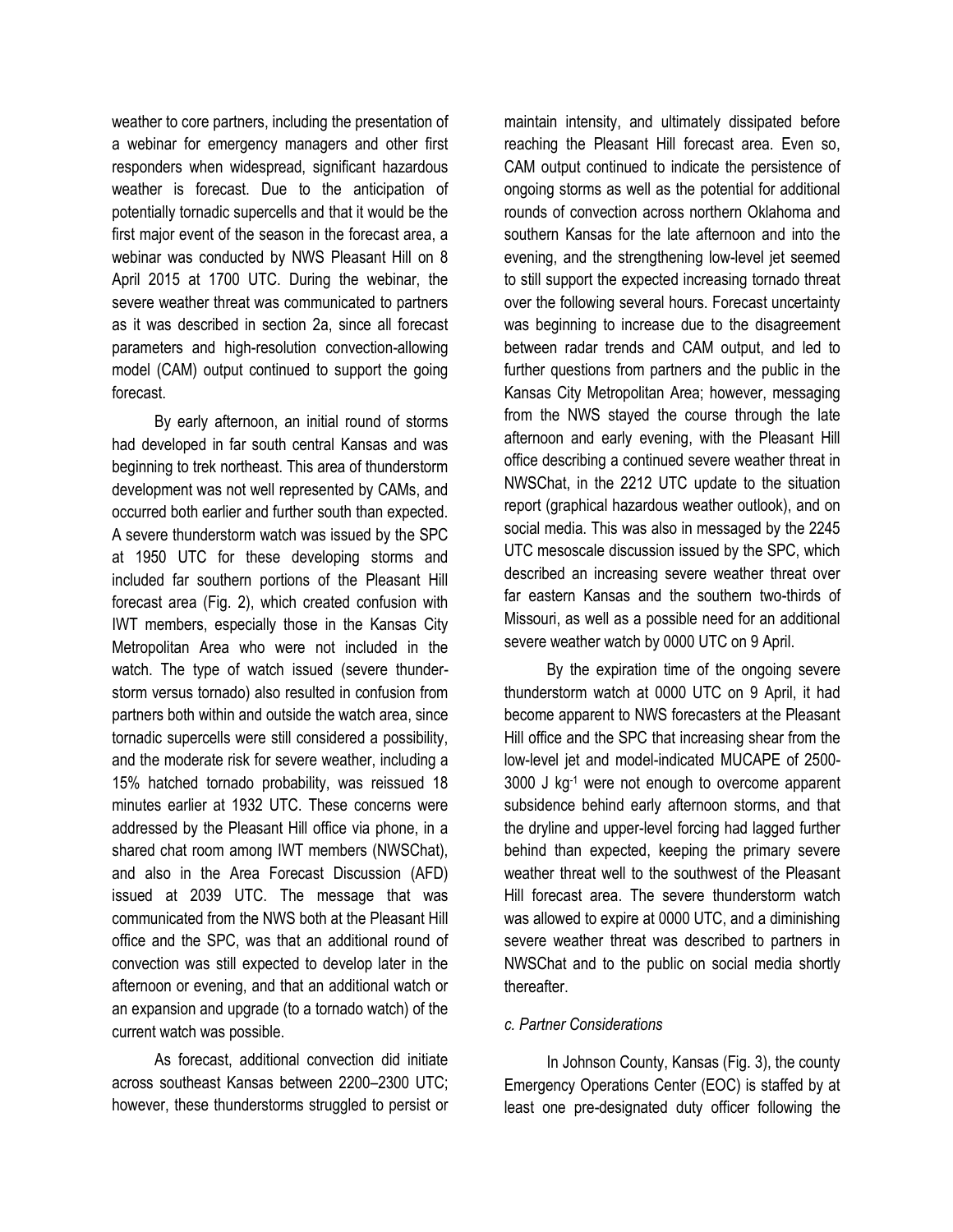criteria listed in the county emergency management department's duty officer matrix (Fig. 4). A morning round of storms impacting neighboring Jackson County, Missouri — in addition to the SPC Day 1 Convective Outlook tornado probability of 10% prompted the initial activation of the EOC by the primary duty officer at ~1130 UTC on 8 April. Even after the first round of storms moved out of the area, the primary duty officer remained in the EOC for the remainder of the morning and afternoon to monitor the forecast, attend the webinar hosted by the NWS in Pleasant Hill, and to communicate with county officials, the media, and the public.

The first major challenge faced by Johnson County Emergency Management (JOCOEM) came with the issuance of the severe thunderstorm watch for bordering counties to the south at 1950 UTC. Prior to the watch issuance, they had been sharing and communicating the same message originating from the NWS, that significant severe weather and the possibility of a few tornadoes was expected in the afternoon and the evening. This apparent disconnect between the forecast — including the recently issued SPC Day 1 Convective Outlook — and the type and areal extent of the watch was not only confusing for JOCOEM, but even more so for the public and other government departments with whom they are tasked to communicate. Even following the explanation from the NWS that the watch could be expanded or upgraded later in the day, the idea of uncertainty in the forecast lingered with JOCOEM staff despite no explicit mention of uncertainty by the NWS. The duty officer continued to message the forecast for severe weather, but also posed questions in NWSChat in hopes to clarify whether or not the potential for severe weather was changing.

Once it became clear that the severe weather threat was decreasing for the remainder of the day, the primary question for JOCOEM became when to deactivate the EOC. Although tornado probabilities in the SPC Day 1 Convective Outlook had been lowered at the 0100 UTC issuance on 9 April, the 5% tornado probability contour remained over Johnson County, and storms, although weaker than was anticipated, lingered within a two-county radius. Severe weather chances, while downplayed by the NWS, were still not completely ruled out even after 0100 UTC due to the increasing low-level jet and observed 3676 J kg-1 of surface-based CAPE on the 0000 UTC 9 April KTOP observed sounding. Thus, following the duty officer matrix, JOCOEM continued to staff the EOC until 0500 UTC (midnight LDT) on 9 April — resulting in nearly 18 hours of continuous staffing and EOC activation.

Meteorologists in broadcast media are faced with a unique challenge, which is communicating a common, consistent message with other members of the IWT, while also continually reevaluating the forecast as new data arrive. In addition, many news stations such as WDAF-TV/Fox Channel 4 (hereafter, Fox 4) in Kansas City use the SPC Convective Outlooks as a basis for their automated graphics, and thus must address the NWS forecast and their level of agreement with it during any severe weather event. Fox 4 began the day on 8 April communicating the same message as the NWS and other partners in the Kansas City area, and continued with that message via a weather blog post at 1330 UTC, and on-air through the noon newscast. However, the watch issuance at 1950 UTC and the round of storms which moved through areas south of Kansas City during the mid-afternoon prompted an update to the weather blog. This update mentioned forecast uncertainty, and the possibility that ongoing storms south of the area may be "messing up the atmosphere for what could happen later;" although the potential for the ongoing storms to leave behind outflow boundaries supporting a second, robust round of storms and a continued tornadic threat was also discussed.

An isolated severe thunderstorm which brought significant hail to portions of the northern Kansas City Metropolitan Area became the primary focus for Fox 4 during the late afternoon and early evening; however, the potential for a second round of evening severe storms shifted quickly back to the forefront as the hailproducing storm dissipated and exited the Kansas City area shortly after 2300 UTC. At 2321 UTC, Fox 4 tweeted that the severe weather setup didn't "look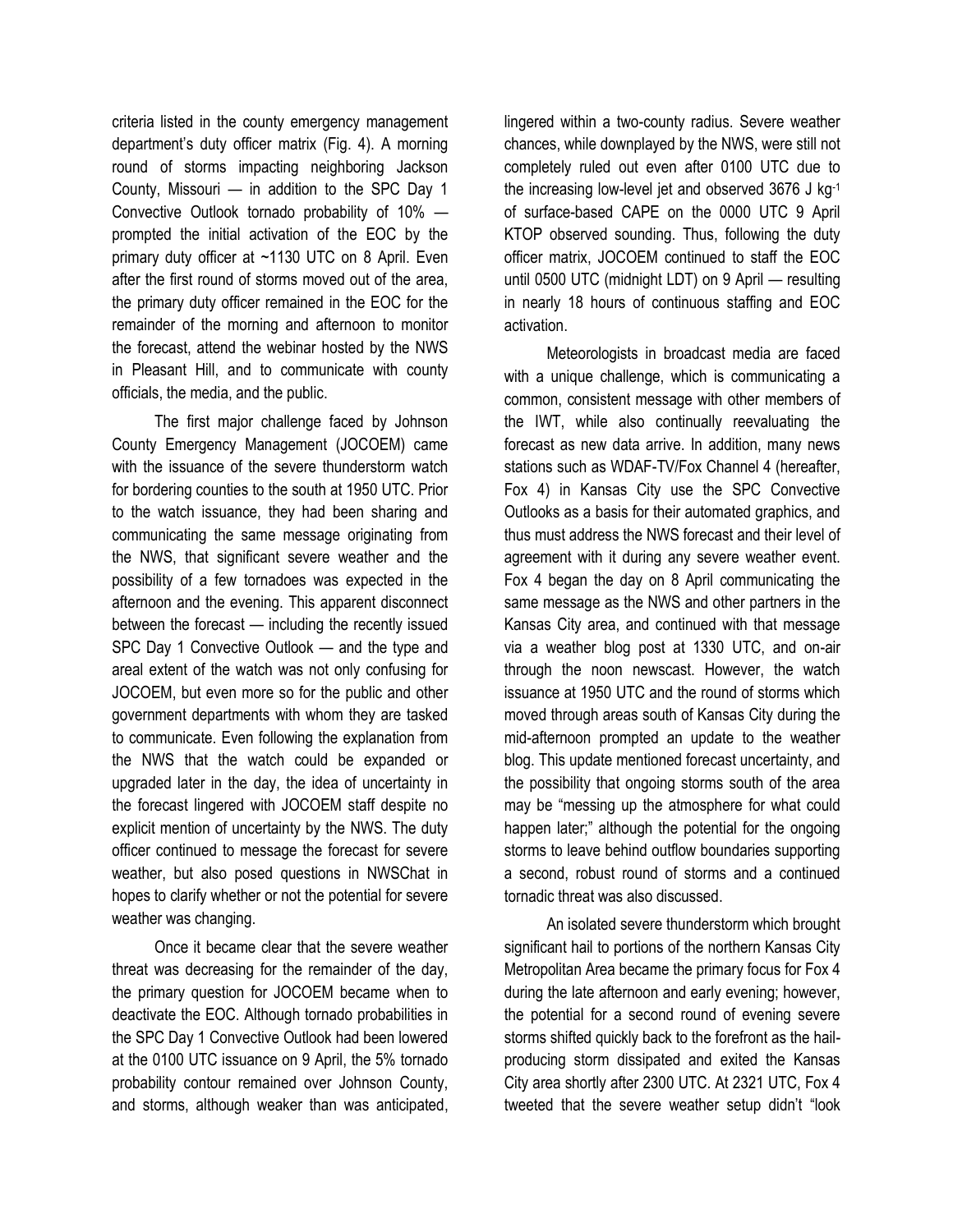right," and followed up shortly thereafter with another tweet suggesting that subsidence or cooling in the wake of the afternoon storms south of Kansas City could be inhibiting additional storm chances. These updates and the idea of forecast uncertainty came a bit earlier from Fox 4 than from the NWS, and prompted both questions and some doubt from the public on social media. A weather blog entry was then posted by Fox 4 after the 0000 UTC expiration of the watch, supporting the message from the NWS and reiterating the lowering severe weather threat for the remainder of the night.

## *d. Outcome*

The second round of severe weather never materialized on 8 April for the Pleasant Hill forecast area, and afterward brought to light the importance of addressing forecast uncertainty through the duration of a severe weather event. Effective communication and use of uncertainty information has been a recent focus of the weather enterprise (Demuth et al. 2009, Hirschberg et al. 2011) and had been discussed previously at IWT meetings hosted by the Pleasant Hill office, but was specifically addressed in the context of this event at an IWT meeting in the fall of 2015. Through discussions it was revealed that both forecasters at the NWS and broadcast meteorologists became more uncertain about the potential for severe weather during the afternoon when current radar trends began to deviate from CAM output and from the previous forecast, but in effort to preserve the consistent message and avoid flip-flopping between solutions, this forecast uncertainty was not discussed at the time even internally within the IWT. As a result, several goals regarding uncertainty were identified at the meeting, including: 1) a renewed emphasis on continual reevaluation of the severe weather threat throughout an event; 2) a more frank and open communication within the IWT; and 3) more two-way versus one-way communication about the forecast between NWS and broadcast meteorologists.

Another challenge underscored by this event is the difficulty in ramping down a significant severe weather threat, even after it becomes more probable

than not that severe weather will not occur. Certain elements of the atmospheric environment, such as ample instability and an increasing low-level jet, kept forecasters from ruling out an additional severe threat well into the evening and early overnight hours of 8 April, and resulted in the continuation of extra staffing both at the EOC in Johnson County and at Fox 4. In addition, the product- and outlook-centric duty officer matrix used by JOCOEM emphasized the importance of updating official NWS products to reflect the forecast even as an event winds down, so that any partnering agencies who depend on these products can follow their protocol and are not left to their own interpretation of the threat.

# **3. 6 July 2015**

# *a. Event Overview*

On the morning of 6 July 2015, a shortwave trough and associated cold front was forecast to push eastward across the central and eastern Plains, and the combination of 1500-2000 J kg-1 of surface-based instability, surface convergence along the boundary, and 20 to 30 kts of 0-6 km deep layer shear was expected to support organized convection along the front. The SPC issued a slight risk for severe weather stretching from the Central Plains through Upper Mississippi River Valley in the Day 1 Convective Outlook (Fig. 5), and highlighted straight-line winds as the primary severe threat across the Lower Missouri Valley and South-Central Plains. While a 2% tornado probability contour was included in the Convective Outlook, the area highlighted was northeast of the Pleasant Hill forecast area where shear was stronger. In addition to the severe weather threat, very high precipitable water values of up to 2.5 in. and several recent episodes of flash flooding prompted the Pleasant Hill NWS office to issue a flash flood watch for the majority of the forecast area including the Kansas City Metropolitan Area.

# *b. Messaging and Factors in Forecast Confidence*

Throughout the morning and early afternoon, a consistent message was communicated by the NWS: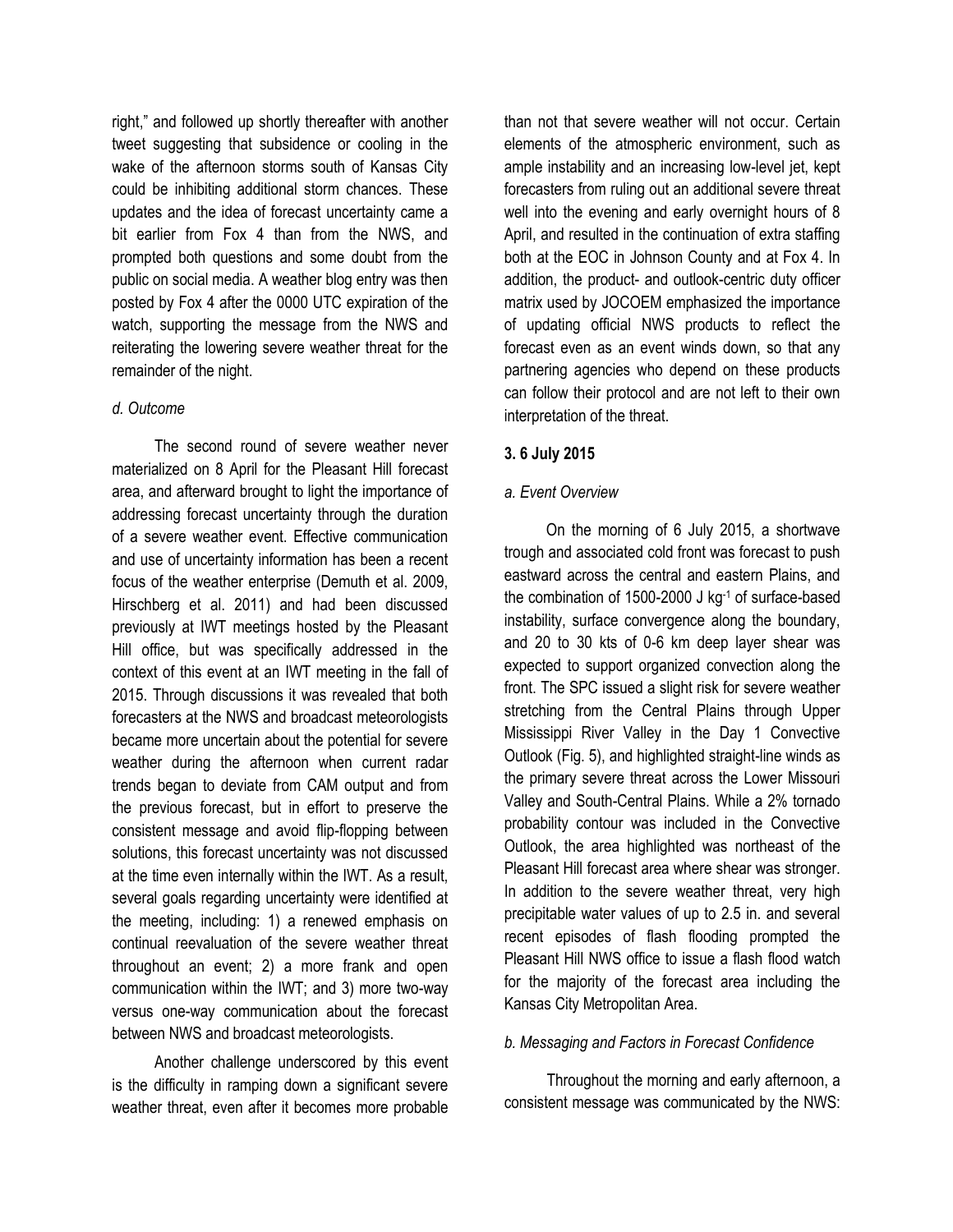that although a few strong to severe storms were possible, the overall severe weather threat was not high and the setup was typical for summer storms in the region. Deep layer shear was the primary limiting factor that prevented a more notable severe weather threat, as well as the nearly parallel orientation of the 0-6 km bulk shear vectors relative to the cold front that would force initiation later in the day.

Once storms developed along and just ahead of the cold front between 1800-1900 UTC, the initial storm mode was relatively disorganized but generally linear, with isolated stronger cores especially on the leading edge of the convection. The first severe thunderstorm warning in the region was issued by the local NWS office in Topeka, KS at 1939 UTC, and indicated the potential for up to 60 mph winds in portions of east central Kansas. Several additional severe thunderstorm warnings followed from the NWS offices both in Topeka and Pleasant Hill through 2100 UTC; then, the severe weather scenario began to quickly diverge from forecast expectations with the issuance of a tornado warning for northwestern portions of the Kansas City Metropolitan Area at 2102 UTC. A non-transient, distinct quasi-linear convective system (QLCS) tornado signature (Weisman and Trapp 2003, Trapp et al. 2005, Mahale et al. 2012) was evident in radar data both on the KEAX Weather Surveillance Radar-1988 Doppler (WSR-88D) and the TMCI terminal Doppler radar when the warning was issued, and was then followed by another QLCS tornado radar signature over the northeastern Kansas City Metropolitan Area, which necessitated the issuance of another tornado warning.

This shift in the ongoing and near-future severe threat required the NWS to react quickly and revamp messaging to IWT partners and the public, since the possibility of tornadoes had not been previously highlighted. In this case, the primary impetus of forecast uncertainty was the real-time deviation from expectations, and required the NWS to quickly determine what in the environment was supporting QLCS tornadoes, and whether or not the tornadic threat extended elsewhere in the forecast area. Communication to the public through social media was focused mainly on very near-term threats and the dissemination of ongoing warnings, while broader questions about the evolution of the event and any continuing tornadic threat for adjacent areas were addressed with partners in NWSChat and on the Metropolitan Emergency Radio System (MERS). Additional tornado warnings were issued that afternoon for portions of both the northeastern and then the southwestern Kansas City Metropolitan Area including Johnson County, KS, before storms became outflow dominant and less organized, and transitioned the primary severe weather threat back to straight-line winds as storms progressed east.

## *c. Partner Considerations*

Based on the convective outlook and the duty officer matrix, JOCOEM was not required to activate the EOC on the morning of 6 July 2015; however, since this event occurred on a weekday, the primary duty officer and other staff were actively monitoring the potential for severe weather throughout the day. Routine updates were provided by the Pleasant Hill NWS office via the issuance of the situation report at 0908 UTC, 1719 UTC, and 1952 UTC, and through a daily hazardous weather briefing on MERS at 1800 UTC, which were received and used by JOCOEM staff to build their situational awareness and understanding of the severe weather threat for the day. All of these NWS briefings and products carried the same information, since no significant changes were made to either the SPC Day 1 Convective Outlook or to the forecast throughout the morning and early afternoon.

At the time of the first severe thunderstorm warning issuance in the Topeka forecast area (1939 UTC), the storms were far enough west of Johnson County, KS not to trigger EOC activation, but it nonetheless provided information to JOCOEM that storms were strengthening and that the severe risk was in line with forecast expectations. While a severe thunderstorm watch was issued by the SPC at 2035 UTC, and a severe thunderstorm warning issued by NWS Topeka did impact a Tier 2 county (Fig. 4), prior to 2100 UTC EOC activation was still not required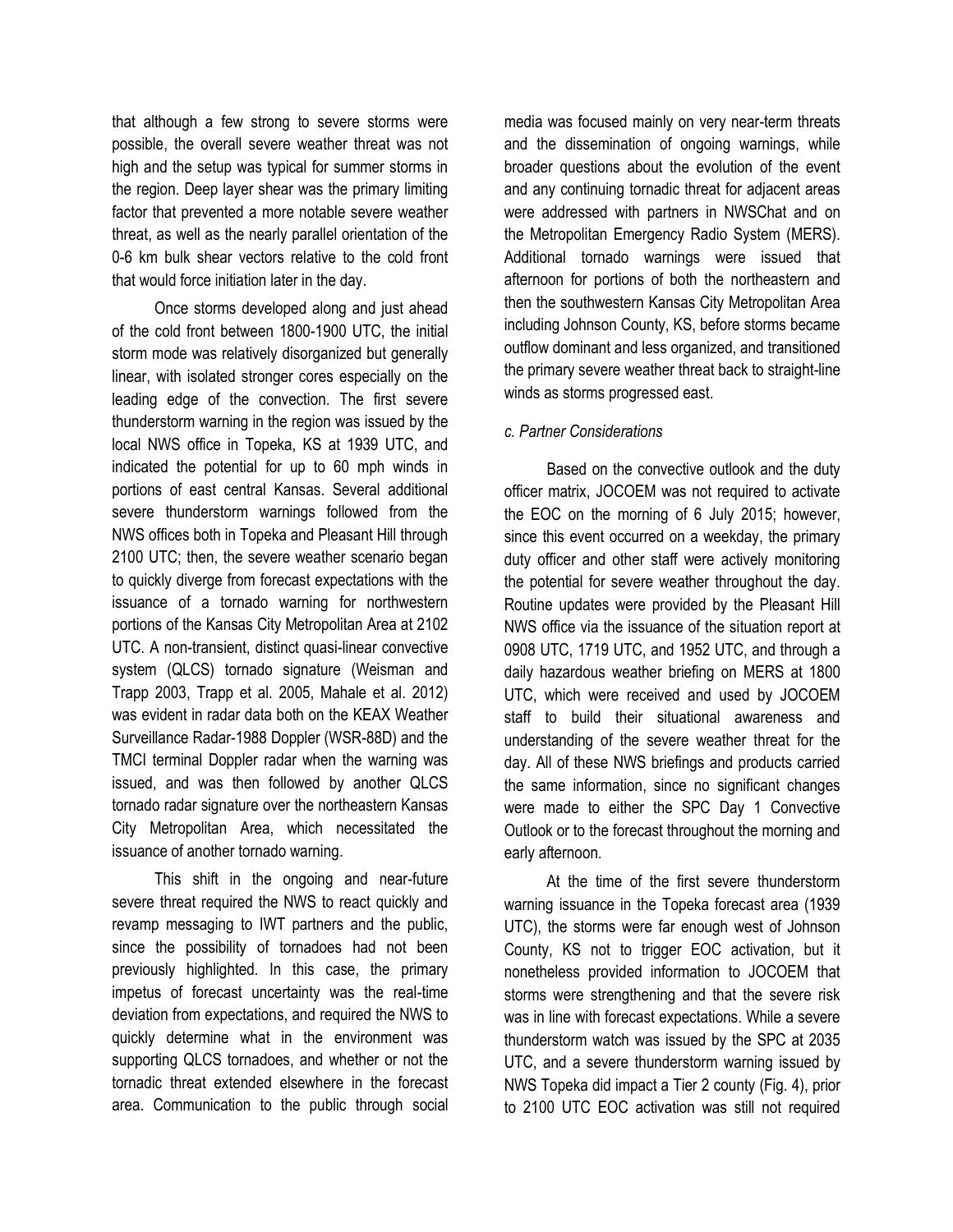without an SPC Day 1 tornado probability of at least 5%. However, once the first tornado warning was issued for Platte County, MO (Tier 2) at 2102 UTC, JOCOEM was not only required to activate the EOC, but also to activate and mobilize their network of weather spotters within the county ("ECS activation;" Fig. 4) to deploy ahead of the incoming storms. Fortunately, this activation provided JOCOEM with just over an hour to prepare and place spotters before the first tornado warning issuance that included Johnson County, KS at 2215 UTC. Additionally, reports from other IWT members placed into NWSChat and frequent updates from the NWS both in NWSChat and on MERS helped prepare JOCOEM for the tornado warning even before it was issued. In this case, the requirements of EOC staffing and activation described in the duty officer matrix helped JOCOEM prepare for and react to the increasing tornadic threat appropriately in spite of forecast uncertainty, and the combination of their detailed standard operating plan and support from the NWS allowed for both successful spotter deployment and warning dissemination throughout the event.

External communication about the 6 July severe weather threat from Fox 4 meteorologists was very similar to that being disseminated by the NWS leading up to and during the event, both on air and through the weather blog. Once tornado warnings were issued by the NWS, Fox 4 meteorologists' responsibility as the primary communicators of the IWT became much more focused on the real-time dissemination of warning information, and much less on the short-term forecast for continued tornado potential. Broadcast meteorologists in the Kansas City Metropolitan Area also follow rigid guidelines to break into programming and provide wall-to-wall coverage when a tornado warning is active for the areas surrounding and encompassing the metro; thus forecast uncertainty only factored into their decisionmaking process when a tornado warning was no longer in effect, which only occurred over the 40 minute period between 2115-2155 UTC before several additional, temporally-overlapping tornado warnings were issued. Although no specific questions

were posed in NWSChat by Fox 4 on 6 July, forecast information and severe weather reports entered into chat by the NWS and other IWT partners were used by their broadcast meteorologists in real-time. This material was then communicated to the public on-air, and also helped them maintain their own situational awareness through the rapid changes in the severe weather threat, mitigating at least some of the impact of increased forecast uncertainty.

# *d. Outcome*

Several tornadoes were ultimately reported in and around the Kansas City Metropolitan Area on 6 July including two in Johnson County, KS, one which produced EF-2 damage just west of the Johnson County border in neighboring Douglas County, KS. No fatalities or injuries were reported, and all warnings were received and disseminated in a timely fashion by local officials and broadcast meteorologists throughout the area. Even so, forecast uncertainty played a significant role, and several takeaways were uncovered during and after the event.

The primary finding upon review of this event was the importance of providing short-term forecast updates to IWT partners (Pietrycha and Fox 2004), especially when conditions begin to diverge from the forecast and thus create uncertainty. While communication and dissemination of warning information take initial precedence when warnings and especially tornado warnings — are active, downstream partners and media that cover a large area depend on forecast updates to accurately prepare and communicate within their jurisdictions. In addition, not all IWT partners will have the time or ability to ask questions and acknowledge information provided by the NWS during an active severe weather event, but are nevertheless dependent on forecast updates. This finding highlights the importance of not only the continual reassessment by the NWS of any severe threat, but also the timely communication of those reassessments to IWT partners.

This event also revealed a knowledge gap for several IWT partners, due to confusion about how the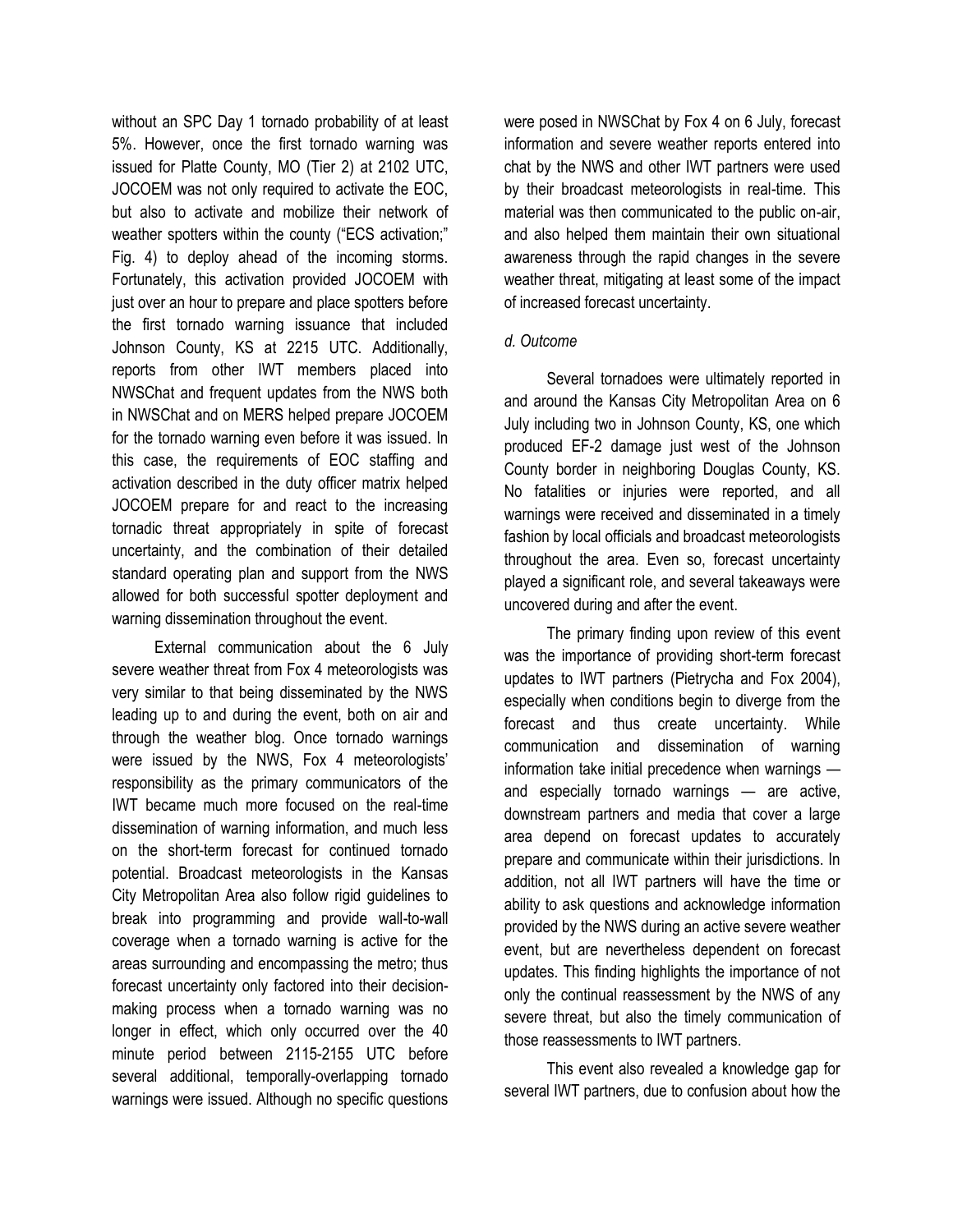storms on 6 July supported tornadogenesis. QLCS and other non-supercell tornadoes are often not addressed with non-meteorologists in the IWT due to their complexity and relative rarity of occurrence; however, the lack of prior understanding led to realtime confusion when tornadoes formed in a nonsupercell environment. Although these concerns can be — and in this case were — addressed during the event by the NWS, basic education and discussion about QLCS tornadoes prior to the onset of the severe weather season may help IWT members adapt and react more effectively in similar future situations.

# **4. 26 April 2016**

#### *a. Event Overview*

The morning of 26 April began with a complex of thunderstorms producing large hail and damaging winds from portions of far northeast Kansas through central Missouri; however, the main severe weather threat was expected to occur later in the day when a deep upper low over the four corners region began to eject northeastward. Although morning storms and cloud cover were impacting portions of the eastern Plains, clearing skies were expected across the central Plains by afternoon, which would lead to the development of very steep midlevel lapse rates and 3000-4000 J kg-1 of surface-based instability. Deep layer 0-6 km shear of 30-40+ kts and the presence of a warm front as well as several outflow boundaries were expected to play a role in storm organization from central Kansas through northern Texas; making supercells with very large hail, damaging winds, and a few tornadoes the primary threat in those areas. As storms transitioned eastward, decreasing deep layer shear and instability, together with the time of day once storms arrived, was expected to cause storms to become less organized and more linear with time. Because of this, the main severe weather threats that were anticipated in the Pleasant Hill forecast area were straight-line winds and flash flooding, with the expectation that the severe threat would decrease from west to east and from evening through the night.

A moderate risk for severe weather was indicated in the SPC Day 1 Convective Outlook across the central Plains, then dropped off sharply to an enhanced and then to a slight risk for severe weather across western portions of the Pleasant Hill forecast area (Fig. 6) where storm organization was expected to decrease.

As morning convection continued to translate southeastward across central Missouri, a well-defined outflow boundary trailed from a nearly stationary position near Salina, KS to the southwestern edge of the ongoing convection in Missouri, which continued progressively southward. This boundary eventually stalled across southern Missouri during the afternoon, and extended up to the northwest across eastern Kansas, setting up a preferential location for initiation of supercells (Laflin and Houston 2012) in eastern Kansas late that afternoon, as the atmosphere began to destabilize in its vicinity.

#### *b. Messaging and Factors in Forecast Confidence*

Due to the presence but limited eastern extent of the enhanced risk contour in the Day 1 Convective Outlook, on the morning of 26 April the NWS office in Pleasant Hill opted to send a short narrative email to their IWT partners, which also included an attachment of the latest situation report. In the email, the primary severe weather threats were described to be large hail, damaging winds, torrential rainfall, and possibly an isolated tornado threat west of the MO/KS border. It was also mentioned in the email and the situation report that the ability of the environment to recover from morning storms would determine the eastward extent of the severe weather threat, but that it was generally expected to decrease east of the MO/KS border. Multiple rounds of storms throughout the day were mentioned as a possibility, but timing for the main round of strong to severe storms was advertised to occur between 0100-0200 UTC in the Kansas City Metropolitan Area, and progressively later for the remainder of the Pleasant Hill forecast area.

A few updrafts began to bubble along the stalled outflow boundary mentioned in section 4a between 1900-2000 UTC, and developed into a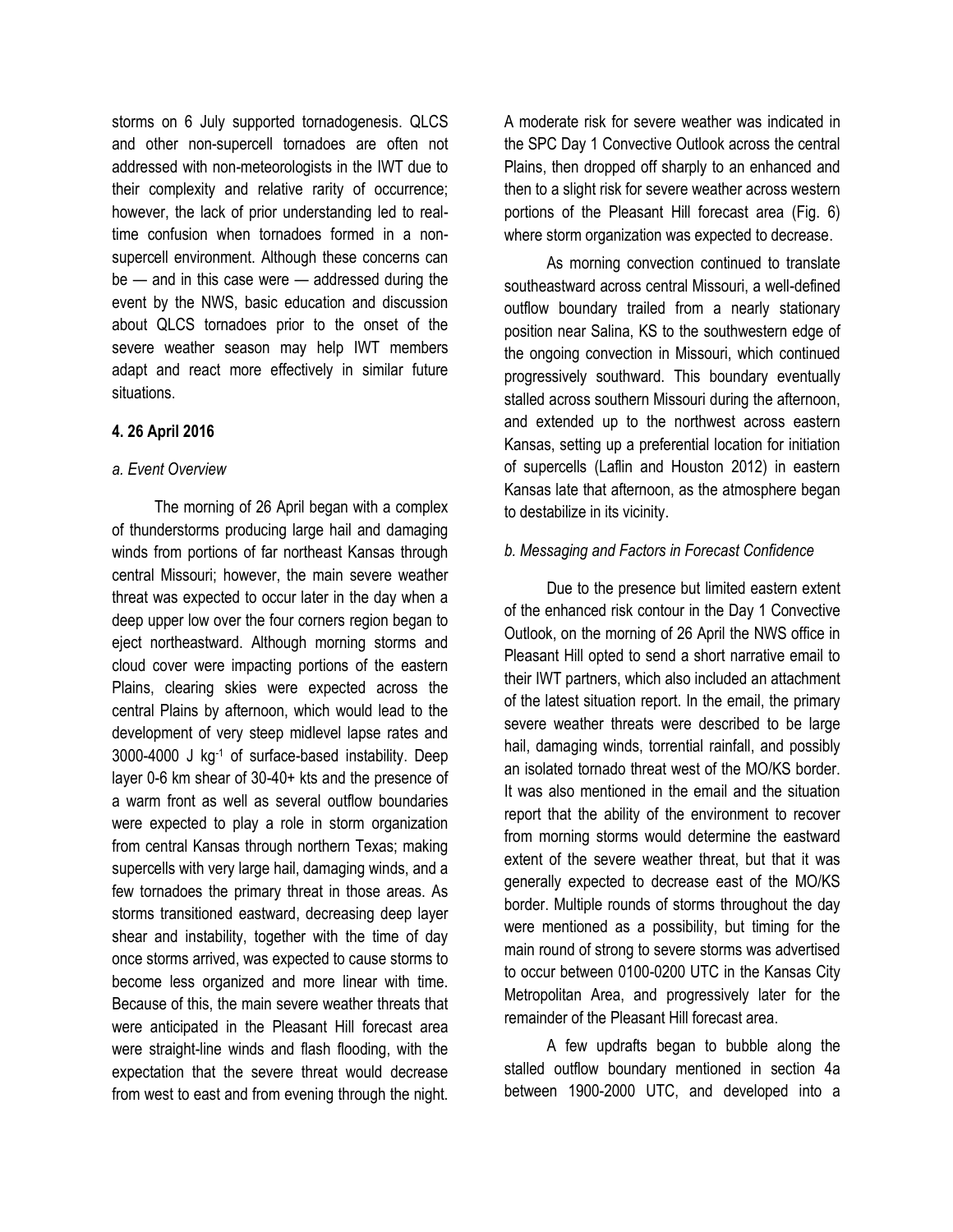broken line of storms that progressed northeast over the next few hours toward Kansas City. In addition, a tornado watch was issued by the SPC at 1915 UTC for the majority of the eastern half of Kansas, but did not include the eastern tier of Kansas counties, and did not include any of the Kansas City Metropolitan Area. Due to the proximity of the tornado watch and the development of storms nearing the southwestern Kansas City Metropolitan Area, several IWT partners questioned whether these storms would strengthen; however, the message continually communicated by the NWS in NWSChat and on MERS was that the atmosphere had not yet fully recovered from earlier convection, and that this round of storms was not expected to persist or become strong to severe.

As expected, the eastern extent of storms over far eastern Kansas and western Missouri began to dissipate between 2130-2200 UTC, and the primary focus for severe storms remained several counties to the west of the Pleasant Hill forecast area. These storms continued to translate mainly north northeast through approximately 0100 UTC on 27 April, before finally beginning to make an eastward push. Storm mode had been relatively disorganized throughout the event, but a linear morphology was beginning to take shape across south central Kansas between 0100- 0200 UTC, and a severe thunderstorm watch was issued at 0150 UTC for these storms as they began to progress eastward. A few counties in the southern Kansas City Metropolitan Area were included in the watch, but no questions were posed by IWT partners seeking clarification or additional information about the forecast or short-term severe weather potential, and uncertainty appeared low as the severe weather scenario unfolded generally as forecast.

#### *c. Partner Considerations*

As was the case on 8 April 2015, early morning storms, the issuance of a severe thunderstorm watch at 1120 UTC, and the location of the 5% tornado probability contour in the Day 1 Convective Outlook over Johnson County, KS should have dictated that the EOC be activated prior to 1200 UTC. However, through communication with the NWS in Pleasant Hill,

it was determined that the 5% tornado probability contour was indicated for the additional rounds of convection that were forecast to occur later in the day. Similar to the 6 July 2015 event, since 26 April occurred on a week day, the duty officer and other JOCOEM staff actively monitored the forecast and weather conditions in the EOC through the morning and into the early afternoon even before the official activation. At 1915 UTC, a tornado watch was issued for neighboring Douglas County, KS, and once convection began to develop in the watch area southwest of the county, the EOC was officially activated at 2051 UTC. The watch remained in effect for Tier 3 counties through the late afternoon and evening, thus the primary duty officer continued to staff the EOC even after the mid-afternoon round of storms dissipated. Additionally, both the 2000 UTC and 0100 UTC (on 27 April) updates to the SPC Day 1 Convective Outlook kept Johnson County in the 5% tornado probability contour, which also obligated the EOC to remain activated until the next round of storms moved out of the area or until the severe weather threat diminished. Although no tornado warnings were issued for Johnson County during this event, a few severe thunderstorm warnings including one for 80 mph straight-line winds — were issued while the EOC was active, and the information provided by the NWS in Pleasant Hill and the SPC helped the duty officer remain prepared and situationally aware throughout the event.

On air, Fox 4 meteorologists communicated a very similar forecast to the NWS, emphasizing that while a significant severe threat was expected west of their viewing area, severe chances would decrease from west to east and the main severe hazard would transition to straight-line winds as storms approached the Kansas City Metropolitan Area. In the weather blog, Fox 4 did mention one possible scenario where the outflow boundary mentioned in section 4a could fuel the initiation of a few stronger, potentially rotating storms during the afternoon, but placed a much greater emphasis on the former solution. Subsequent updates to the weather blog discontinued any discussion of stronger storms developing along the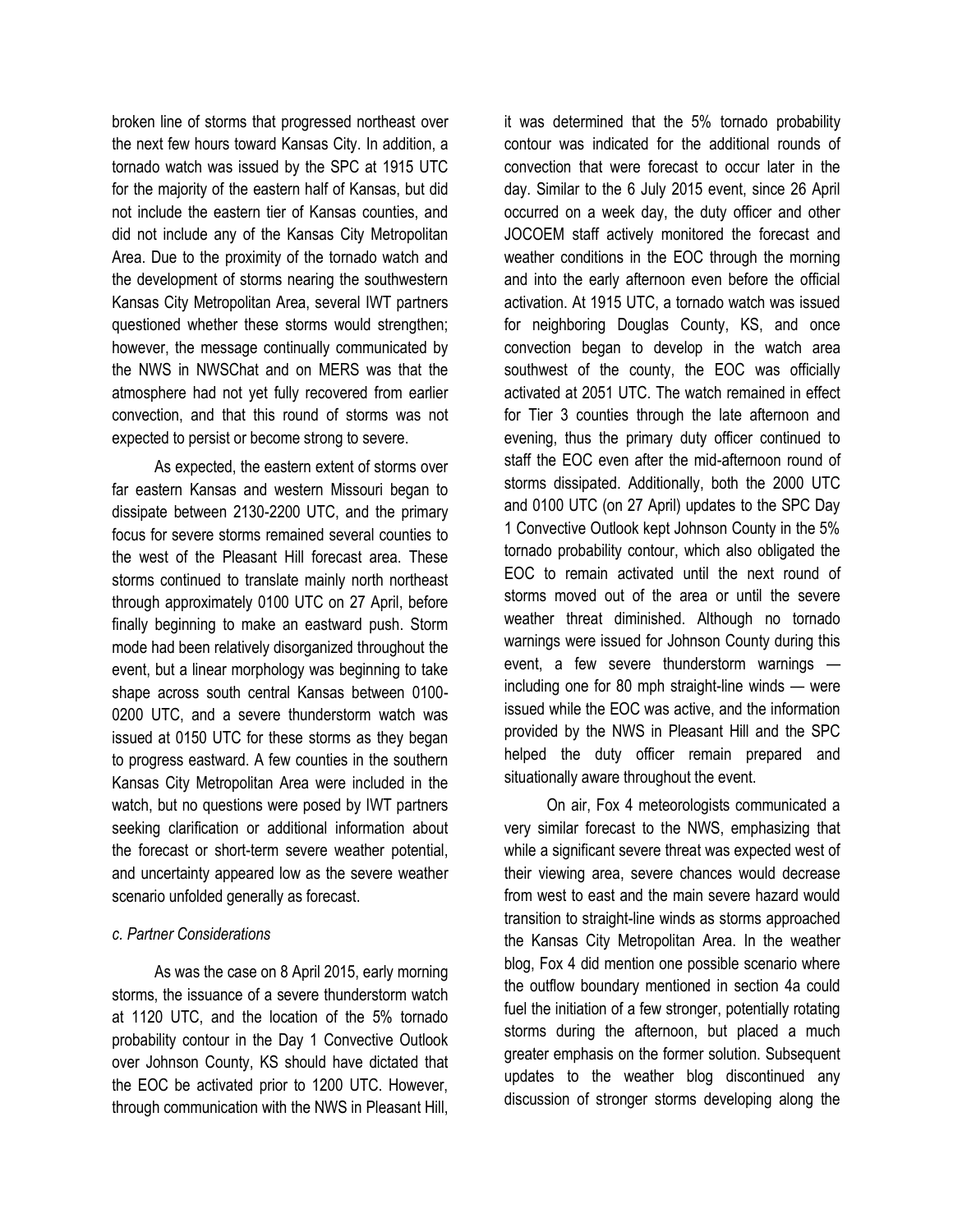outflow boundary, and focused on communicating the flooding and straight-line wind threats associated with the late evening round of storms. Throughout the event, on-air weather updates focused solely on the evening threat and left the more technical, uncertain discussion about afternoon storms for readers of the weather blog.

# *d. Outcome*

In contrast to the 8 April and 6 July events, this severe weather event was characterized by very little forecast uncertainty and few changes to the expected severe threat throughout the day. This sense of forecast certainty and consistency helped partners prepare and maintain situational awareness, and also avoided unnecessary staffing even through multiple rounds of convection. Strong communication and frequent updates through email, the situation report, NWSChat, and MERS kept the IWT informed, and seemed to prevent confusion even once storms began to enter the forecast area late that evening.

# **5. Discussion and Summary**

Three severe convective weather events with varying degrees of forecast certainty are described, compared, and contrasted in order to discover commonalities, takeaway points, and goals for future situations. Through all three events, one common thread is immediately apparent: that frequent, open, and frank communication through all members of the IWT is necessary regardless of forecast confidence or certainty. Many times, NWS-produced graphics and information intended for the general public is also used by the NWS to brief IWT partners, but it is important to differentiate these users, especially when uncertainty is high. Tools such as NWSChat, MERS or other internal radio channels, webinars, and to some extent the situation report (hazardous weather outlook) are intended for use by the IWT, and can all be used by the NWS to illustrate not only the forecast but also forecast confidence and other supplemental information that will help decision-makers in all types of severe weather events.

Another key point uncovered by these cases is a need for agreement between NWS forecasts, official products, and briefings provided to the IWT. Many of the products originating from the NWS are used in different — and sometimes unexpected ways by partners, and could have a large impact on staffing, EOC activation, and other official decisions; thus, it is important to make sure information is reevaluated, updated, and consistent throughout the spectrum of products and services provided by the NWS. This will be particularly relevant as the NWS continues to evolve their decision support services (IDSS), integrates and collaborates more fully with the NWS national centers, and begins to add and/or modify existing forecast products and services.

Finally, it is essential to identify and address sources of confusion both before and during severe weather events. Even when forecast uncertainty is unavoidable, many partner questions and concerns can still be answered, and interaction between IWT partners could help the NWS respond effectively to common concerns and better refine the information being provided. Additionally, if some of the sources of partner confusion appear to be systemic or span several related but separate events, education and training on those sources well in advance of a future event may help avoid the repetition of those issues. In summary, effective communication is the common vein through all these findings, and its prioritization is crucial for the success of any IWT during active weather.

# **6. References**

- Demuth, J. L., B. H. Morrow, and J. K. Lazo, 2009: Weather forecast uncertainty information: an exploratory study with broadcast meteorologists. *Bull. Amer. Meteor. Soc.*, **90**, 1614-1618.
- Hirschberg, P. A. and Coauthors, 2011: A weather and climate enterprise strategic implementation plan for generating and communicating forecast uncertainty information. *Bull. Amer. Meteor. Soc.*, **92**, 1651-1666.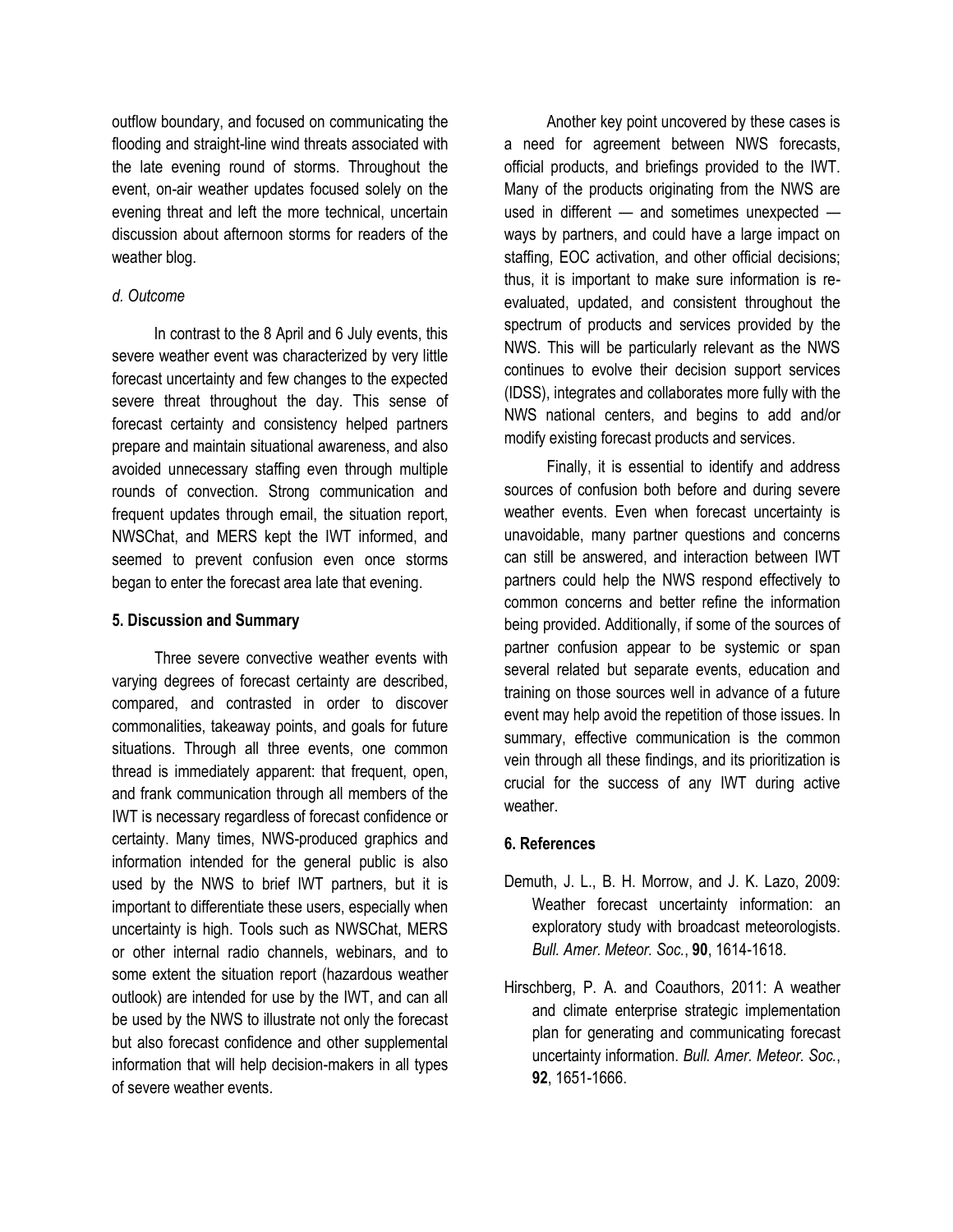- Laflin, J. M., and A. L. Houston, 2012: A modeling study of supercell development in the presence of a preexisting airmass boundary. *Electronic J. Severe Storms Meteor.*, **7** (1), 1-29.
- Maddox, R. A., L. R. Hoxit, and C. F. Chappell, 1980: A study of tornadic thunderstorm interactions with thermal boundaries. *Mon. Wea. Rev.*, **108**, 322- 336.
- Mahale, V. N., J. A. Brotzge, and H. B. Bluestein, 2012: An analysis of vortices embedded within a quasi-linear convective system using X-band polarimetric radar. *Wea. Forecasting*, **27**, 1520- 1537.
- Pietrycha, A. E., and M. A. Fox, 2004: Effective use of various communication methods during a severe convective outbreak. *Natl. Wea. Dig*., **28**, 59-64.
- Thompson, R. L., R. Edwards, J. A. Hart, K. L. Elmore, and P. M. Markowski, 2003: Close proximity soundings within supercell environ-

ments obtained from the Rapid Update Cycle. *Wea. Forecasting*, **18**, 1243-1961.

- Thompson, R. L., B. T. Smith, J. S. Grams, A. R. Dean, and C. Broyles, 2012: Convective modes for significant severe thunderstorms in the contiguous United States. Part II: Supercell and QLCS tornado environments. *Wea. Forecasting*, **27**, 1136-1154.
- Trapp, R. J., S. A. Tessendorf, E. S. Godfrey, and H. E. Brooks, 2005: Tornadoes from squall lines and bow echoes. Part I: Climatological distribution. *Wea. Forecasting*, **20**, 23-34.
- Weisman, M. L., and R. J. Trapp, 2003: Low-level mesovortices within squall lines and bow echoes. Part I: Overview and sensitivity to environmental vertical wind shear. *Mon. Wea. Rev*., **131**, 2779- 2803.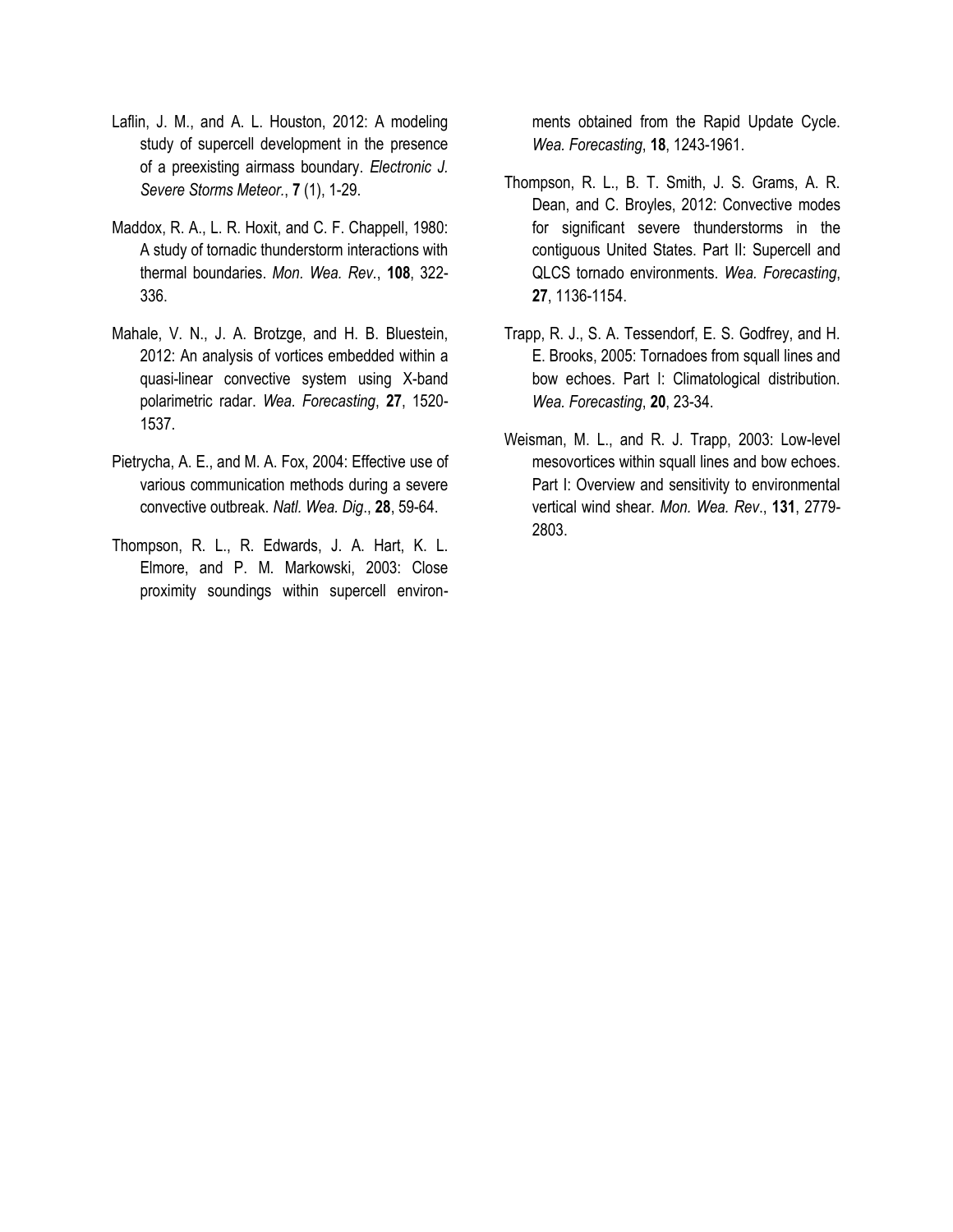# **7. Figures**



Figure 1a. SPC Day 2 Convective Outlook, issued at 1730 UTC on 7 April 2015.



Figure 1b. SPC Day 1 Convective Outlook, issued at 1630 UTC on 8 April 2015.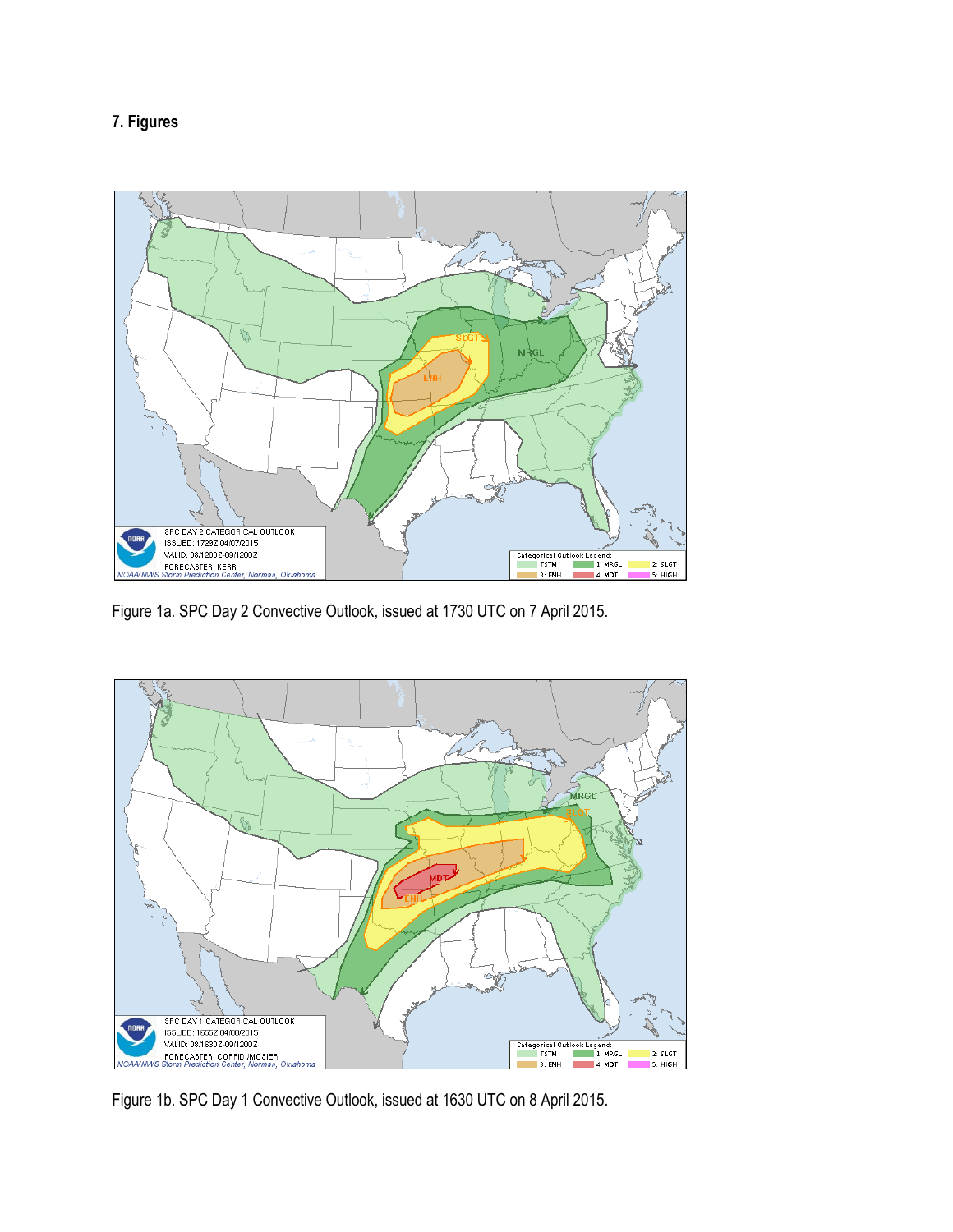

Figure 2. The Pleasant Hill, MO Forecast Area (outlined in white).



Figure 3. Map indicating the location of Johnson County, Kansas (county outlined and shaded in red).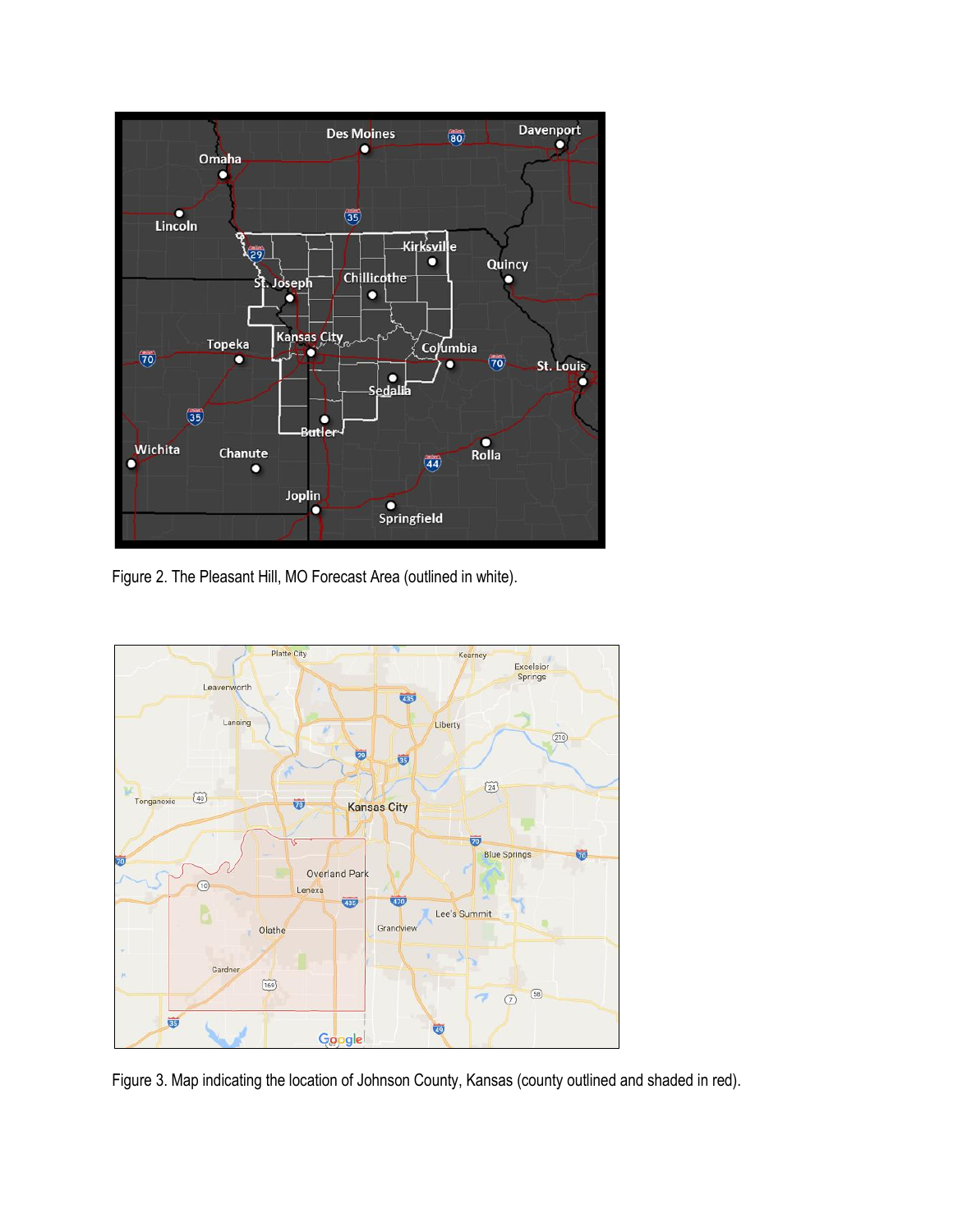|                                                                                                                                                                                                                                                                                                                                                                     | Severe or<br>potentially<br>severe<br>storms<br>approaching<br>Johnson<br>County<br>within Tier 1<br>counties<br>(green) | Severe<br>Thunder-<br>storm<br>Watch<br>issued for<br>Johnson<br>County | Severe or<br>potentially<br>severe<br>storms<br>approaching<br>Johnson<br>County<br>within Tier 2<br>counties<br>(yellow) | Severe<br>storms in<br>counties<br>under a<br>tornado<br>watch are<br>approaching<br>Johnson<br>County<br>within Tier 2<br>counties<br>(yellow) | Tornado<br>Watch<br>issued<br>for<br>Johnson<br>County<br>or a Tier<br>3 county<br>(amber) | <b>Storm</b><br>systems<br>producing<br>tornado<br>warnings<br>are<br>approaching<br>Johnson<br>County and<br>within Tier 2<br>counties<br>(yellow) | Tornado<br>Warning<br>issued for<br>Johnson<br>County or<br>a Tier 3<br>county<br>(amber) |
|---------------------------------------------------------------------------------------------------------------------------------------------------------------------------------------------------------------------------------------------------------------------------------------------------------------------------------------------------------------------|--------------------------------------------------------------------------------------------------------------------------|-------------------------------------------------------------------------|---------------------------------------------------------------------------------------------------------------------------|-------------------------------------------------------------------------------------------------------------------------------------------------|--------------------------------------------------------------------------------------------|-----------------------------------------------------------------------------------------------------------------------------------------------------|-------------------------------------------------------------------------------------------|
| <b>Decision</b><br>to activate<br>is up to<br><b>Duty</b><br><b>Officer</b><br>judgment                                                                                                                                                                                                                                                                             | X                                                                                                                        | X                                                                       |                                                                                                                           |                                                                                                                                                 |                                                                                            |                                                                                                                                                     |                                                                                           |
| <b>Monitor</b><br>weather<br>from EOC                                                                                                                                                                                                                                                                                                                               |                                                                                                                          |                                                                         | X <sup>1</sup>                                                                                                            | X                                                                                                                                               | X                                                                                          | X                                                                                                                                                   | X                                                                                         |
| ECS<br><b>activation</b>                                                                                                                                                                                                                                                                                                                                            |                                                                                                                          |                                                                         |                                                                                                                           | $X^2$                                                                                                                                           | $X^2$                                                                                      | X                                                                                                                                                   | X                                                                                         |
| cami<br>1. Day 1 Tornadic Outlook is ≥ 5% for the<br>county per the SPC Outlook<br>Sibia<br>2. At the DO's discretion<br>passes.<br>h m<br><b>Graph</b><br>The counties in the amber ring are Tier 3<br><b>Barry</b><br>Line.<br>ties<br><b>Callie</b><br>The counties in the yellow ring are Tier 2<br><b>Builder</b><br>The counties in the green ring are Tier 1 |                                                                                                                          |                                                                         |                                                                                                                           |                                                                                                                                                 |                                                                                            |                                                                                                                                                     |                                                                                           |

Figure 4. Johnson County, KS Emergency Management Duty Officer Matrix.